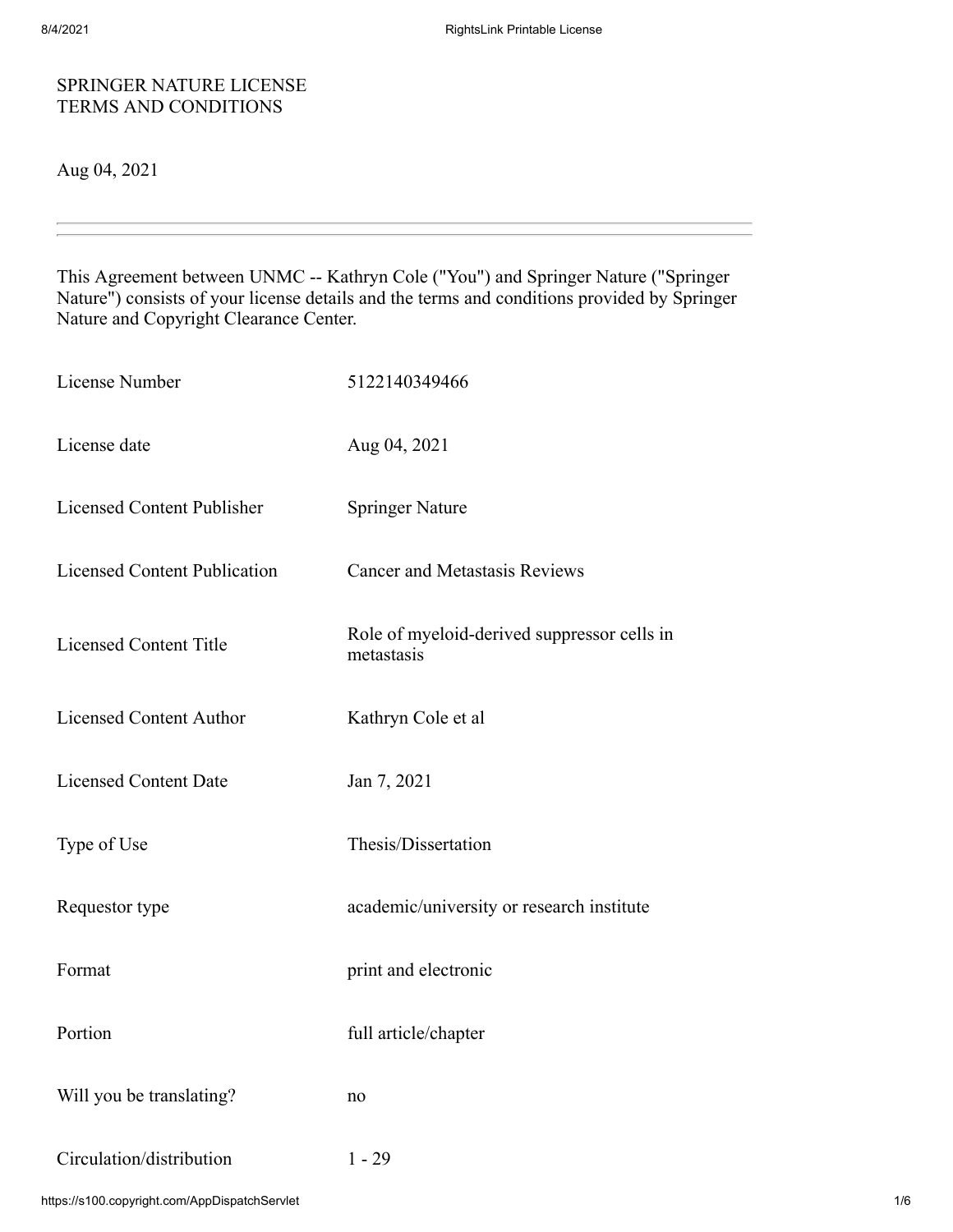| Author of this Springer Nature<br>content | yes                                                   |
|-------------------------------------------|-------------------------------------------------------|
| Title                                     | <b>Miss</b>                                           |
| Institution name                          | University of Nebraska Medical Center                 |
| Expected presentation date                | Nov 2021                                              |
| Order reference number                    | 5                                                     |
|                                           | <b>UNMC</b><br>42nd and Emilie St.                    |
| <b>Requestor Location</b>                 | OMAHA, NE 68198<br><b>United States</b><br>Attn: UNMC |
| Total                                     | $0.00$ USD                                            |

Terms and Conditions

# **Springer Nature Customer Service Centre GmbH Terms and Conditions**

This agreement sets out the terms and conditions of the licence (the **Licence**) between you and **Springer Nature Customer Service Centre GmbH** (the **Licensor**). By clicking 'accept' and completing the transaction for the material (**Licensed Material**), you also confirm your acceptance of these terms and conditions.

# **1. Grant of License**

**1. 1.** The Licensor grants you a personal, non-exclusive, non-transferable, world-wide licence to reproduce the Licensed Material for the purpose specified in your order only. Licences are granted for the specific use requested in the order and for no other use, subject to the conditions below.

**1. 2.** The Licensor warrants that it has, to the best of its knowledge, the rights to license reuse of the Licensed Material. However, you should ensure that the material you are requesting is original to the Licensor and does not carry the copyright of another entity (as credited in the published version).

**1. 3.** If the credit line on any part of the material you have requested indicates that it was reprinted or adapted with permission from another source, then you should also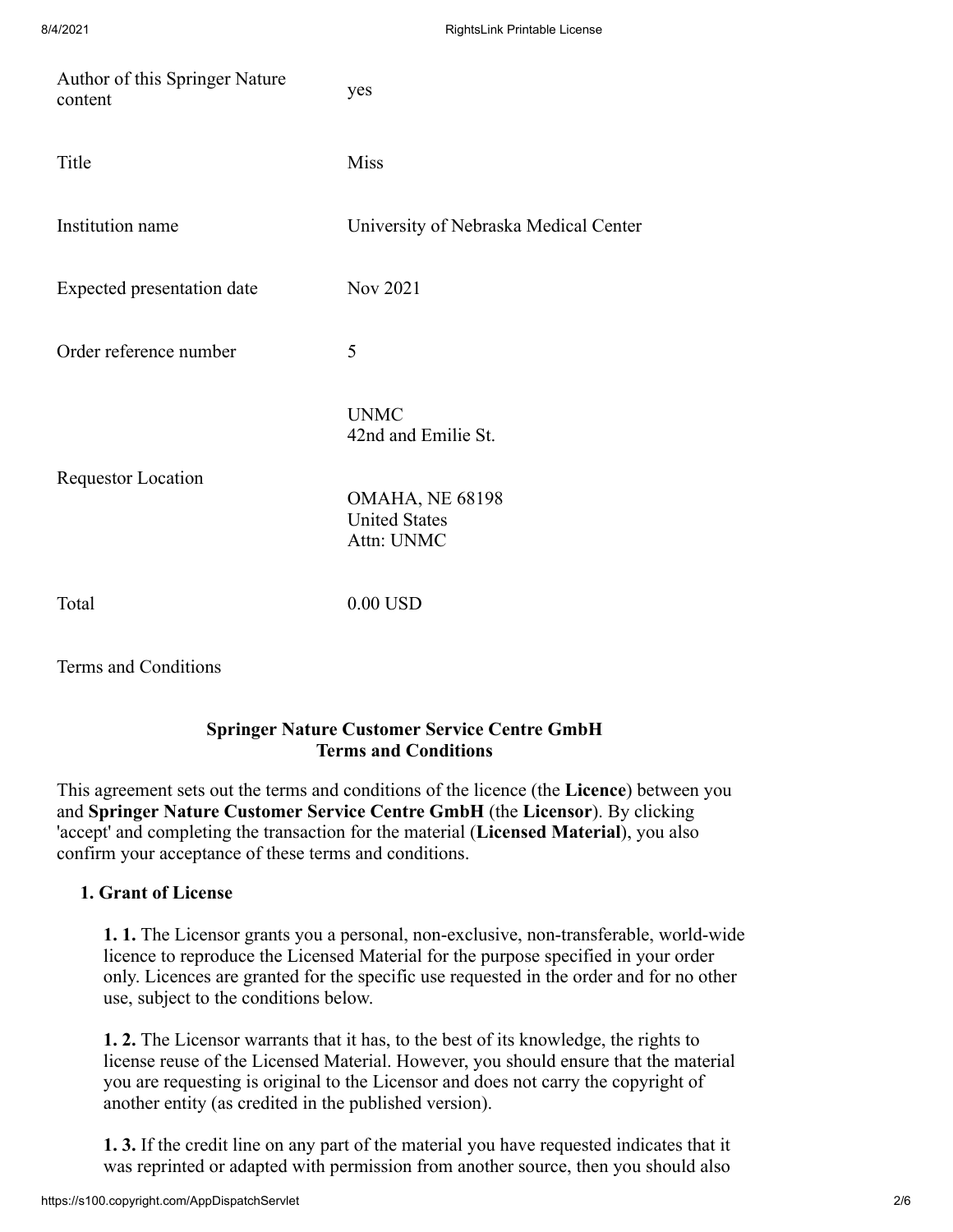seek permission from that source to reuse the material.

# **2. Scope of Licence**

**2. 1.** You may only use the Licensed Content in the manner and to the extent permitted by these Ts&Cs and any applicable laws.

**2. 2.** A separate licence may be required for any additional use of the Licensed Material, e.g. where a licence has been purchased for print only use, separate permission must be obtained for electronic re-use. Similarly, a licence is only valid in the language selected and does not apply for editions in other languages unless additional translation rights have been granted separately in the licence. Any content owned by third parties are expressly excluded from the licence.

**2. 3.** Similarly, rights for additional components such as custom editions and derivatives require additional permission and may be subject to an additional fee. Please apply to

 $Journal$ <sup>g</sup>  $\frac{1}{2}$   $\frac{1}{2}$   $\frac{1}{2}$   $\frac{1}{2}$   $\frac{1}{2}$   $\frac{1}{2}$   $\frac{1}{2}$   $\frac{1}{2}$   $\frac{1}{2}$   $\frac{1}{2}$   $\frac{1}{2}$   $\frac{1}{2}$   $\frac{1}{2}$   $\frac{1}{2}$   $\frac{1}{2}$   $\frac{1}{2}$   $\frac{1}{2}$   $\frac{1}{2}$   $\frac{1}{2}$   $\frac{1}{2}$   $\frac{1}{2}$   $\frac{$ these rights.

**2. 4.** Where permission has been granted **free of charge** for material in print, permission may also be granted for any electronic version of that work, provided that the material is incidental to your work as a whole and that the electronic version is essentially equivalent to, or substitutes for, the print version.

**2. 5.** An alternative scope of licence may apply to signatories of the **STM Permissions** Guidelines, as amended from time to time.

# **3. Duration of Licence**

**3. 1.** A licence for is valid from the date of purchase ('Licence Date') at the end of the relevant period in the below table:

|                                 | Scope of Licence Duration of Licence                                 |
|---------------------------------|----------------------------------------------------------------------|
| Post on a website $\ 12$ months |                                                                      |
| Presentations                   | $\parallel$ 12 months                                                |
|                                 | Books and journals Lifetime of the edition in the language purchased |

# **4. Acknowledgement**

**4. 1.** The Licensor's permission must be acknowledged next to the Licenced Material in print. In electronic form, this acknowledgement must be visible at the same time as the figures/tables/illustrations or abstract, and must be hyperlinked to the journal/book's homepage. Our required acknowledgement format is in the Appendix below.

# **5. Restrictions on use**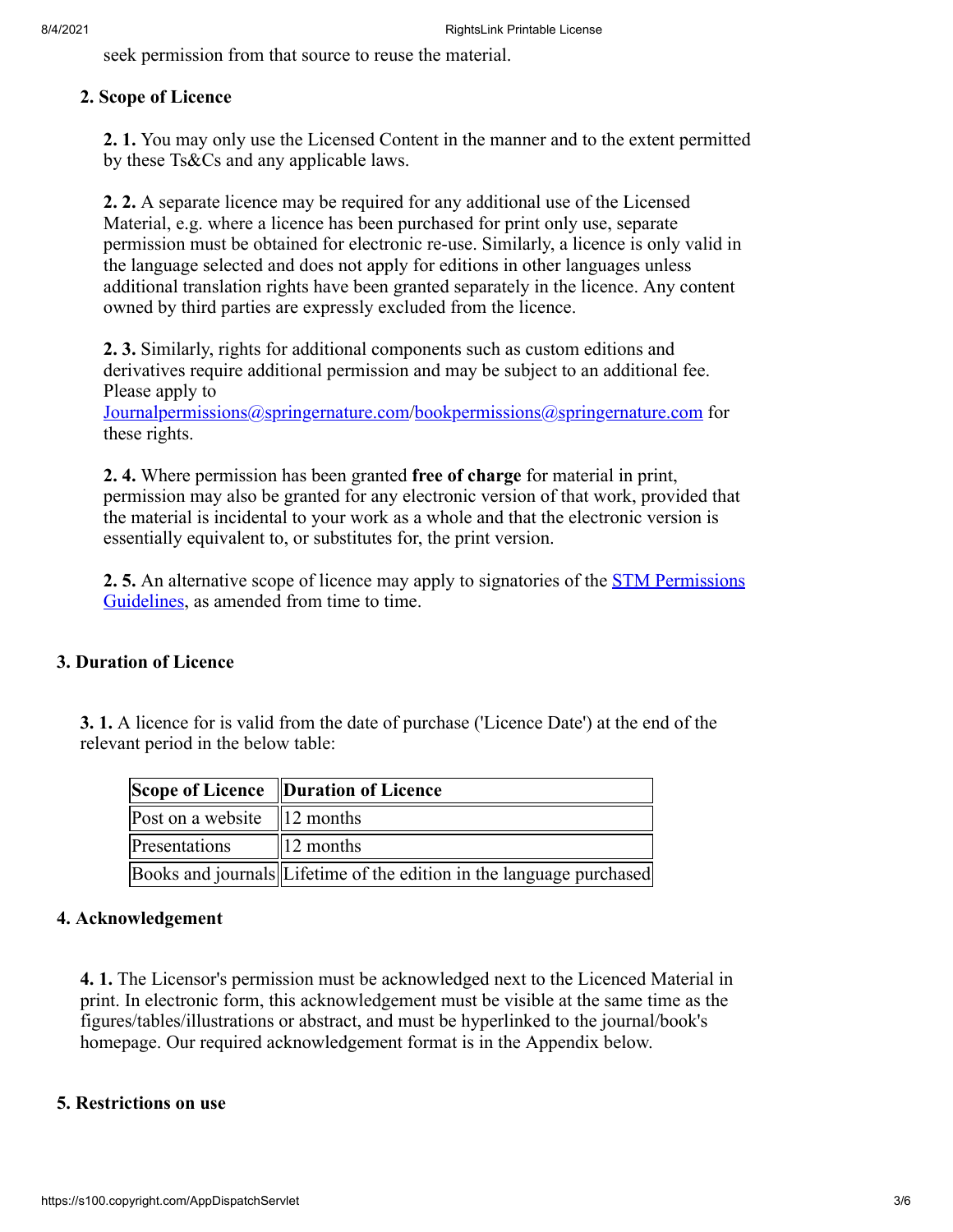**5. 1.** Use of the Licensed Material may be permitted for incidental promotional use and minor editing privileges e.g. minor adaptations of single figures, changes of format, colour and/or style where the adaptation is credited as set out in Appendix 1 below. Any other changes including but not limited to, cropping, adapting, omitting material that affect the meaning, intention or moral rights of the author are strictly prohibited.

**5. 2.** You must not use any Licensed Material as part of any design or trademark.

**5. 3.** Licensed Material may be used in Open Access Publications (OAP) before publication by Springer Nature, but any Licensed Material must be removed from OAP sites prior to final publication.

# **6. Ownership of Rights**

**6. 1.** Licensed Material remains the property of either Licensor or the relevant third party and any rights not explicitly granted herein are expressly reserved.

# **7. Warranty**

IN NO EVENT SHALL LICENSOR BE LIABLE TO YOU OR ANY OTHER PARTY OR ANY OTHER PERSON OR FOR ANY SPECIAL, CONSEQUENTIAL, INCIDENTAL OR INDIRECT DAMAGES, HOWEVER CAUSED, ARISING OUT OF OR IN CONNECTION WITH THE DOWNLOADING, VIEWING OR USE OF THE MATERIALS REGARDLESS OF THE FORM OF ACTION, WHETHER FOR BREACH OF CONTRACT, BREACH OF WARRANTY, TORT, NEGLIGENCE, INFRINGEMENT OR OTHERWISE (INCLUDING, WITHOUT LIMITATION, DAMAGES BASED ON LOSS OF PROFITS, DATA, FILES, USE, BUSINESS OPPORTUNITY OR CLAIMS OF THIRD PARTIES), AND WHETHER OR NOT THE PARTY HAS BEEN ADVISED OF THE POSSIBILITY OF SUCH DAMAGES. THIS LIMITATION SHALL APPLY NOTWITHSTANDING ANY FAILURE OF ESSENTIAL PURPOSE OF ANY LIMITED REMEDY PROVIDED

# **8. Limitations**

HEREIN.

**8. 1.** *BOOKS ONLY:*Where **'reuse in a dissertation/thesis'** has been selected the following terms apply: Print rights of the final author's accepted manuscript (for clarity, NOT the published version) for up to 100 copies, electronic rights for use only on a personal website or institutional repository as defined by the Sherpa guideline [\(www.sherpa.ac.uk/romeo/](http://www.sherpa.ac.uk/romeo/)).

**8. 2.** For content reuse requests that qualify for permission under the STM Permissions [Guidelines, which may be updated from time to time, the STM Permissions Guidelines](https://www.stm-assoc.org/2020_09_30_STM_Permission_Guidelines_2020.pdf) supersede the terms and conditions contained in this licence.

# **9. Termination and Cancellation**